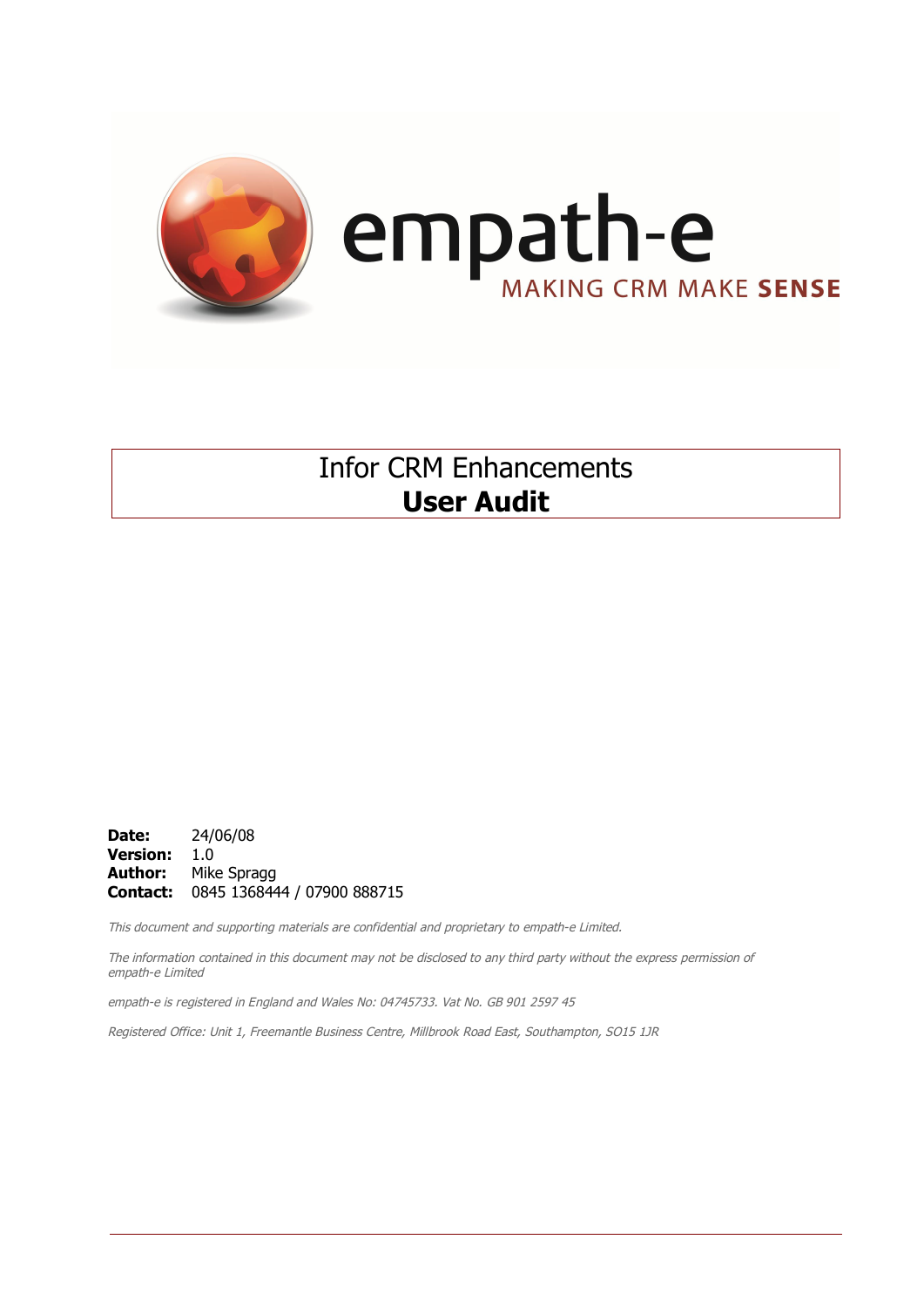## **CONTENTS**

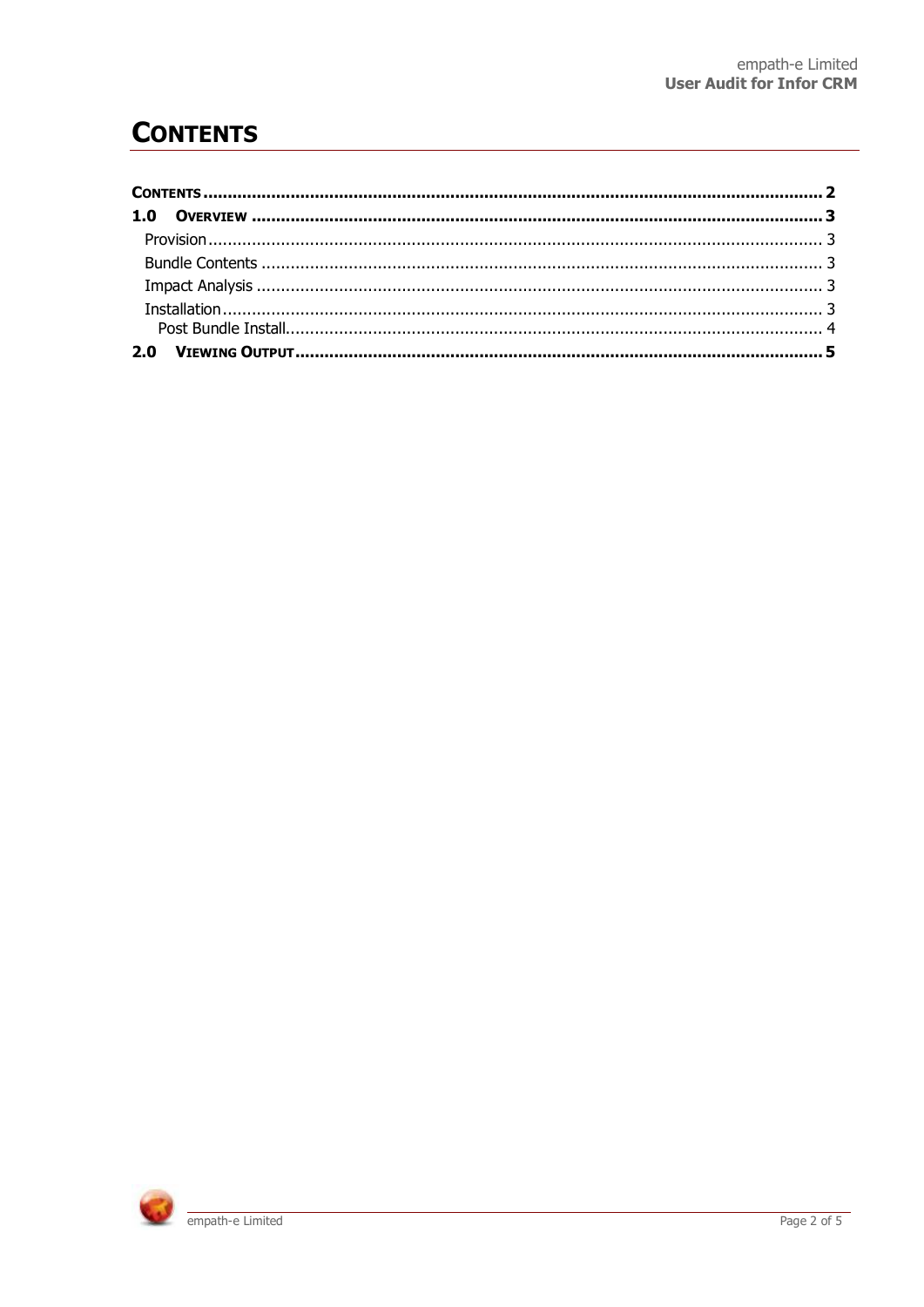## **1.0 OVERVIEW**

### **Provision**

- Audit who logs in and out of Infor CRM.
- Provide export to Excel
- Record machine name, Infor CRM version and network credentials

### **Bundle Contents**

The following plugins are supplied or updated in this bundle.

| <b>Plugin Type</b>        | Item                                             |
|---------------------------|--------------------------------------------------|
| Table                     | EM AUDIT $-$ used to store the login/logout data |
| Scripts, VBscript System: | <b>EMAS DBClose</b>                              |
|                           | <b>EMAS DBOpen</b>                               |
| Forms System:             | <b>EMAF UserAudit</b>                            |
| Menus System:             | <b>EMMS UserAudit</b>                            |

#### **Updated:**

(None)

## **Impact Analysis**

None of the additions will alter the system in any way and can be easily removed without issue.

### **Installation**

Simply install the bundle as normal – all plugins are unique and the bundle will update the scripts as necessary.

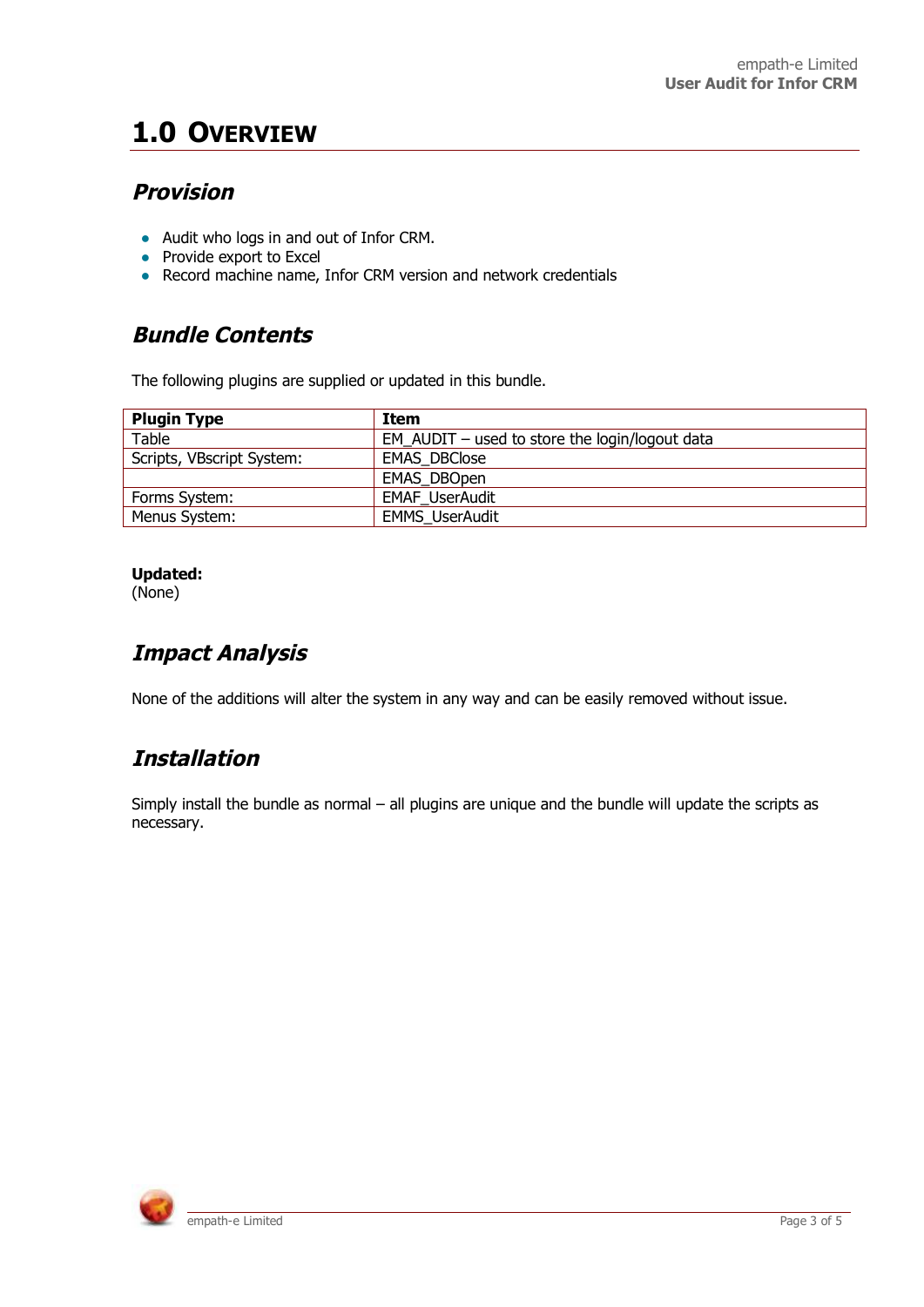#### **Post Bundle Install**

After installing, you should modify the Open/Close events.

Within Architect go to Tools | Client Options and modify the DBOpen to run **EMAS\_DBOpen** and DBClose to run **EMAS\_DBClose** – otherwise, information will not be logged as expected.

| General Plugins          | Events                                         |                         |  |  |
|--------------------------|------------------------------------------------|-------------------------|--|--|
| Actions<br>Global Basic: |                                                | $\mathsf{\overline{Q}}$ |  |  |
| DB Open:                 | ActiveScript System:EMAS_DB0pen.               | لغة ا                   |  |  |
| DB Close:                | ActiveScript System:EMAS_DBClose.              | <u></u>                 |  |  |
|                          | Edit the order of Menus available to users:    | Menus                   |  |  |
|                          | Edit the order of Toolbars available to users: |                         |  |  |
|                          |                                                | Toolbars                |  |  |